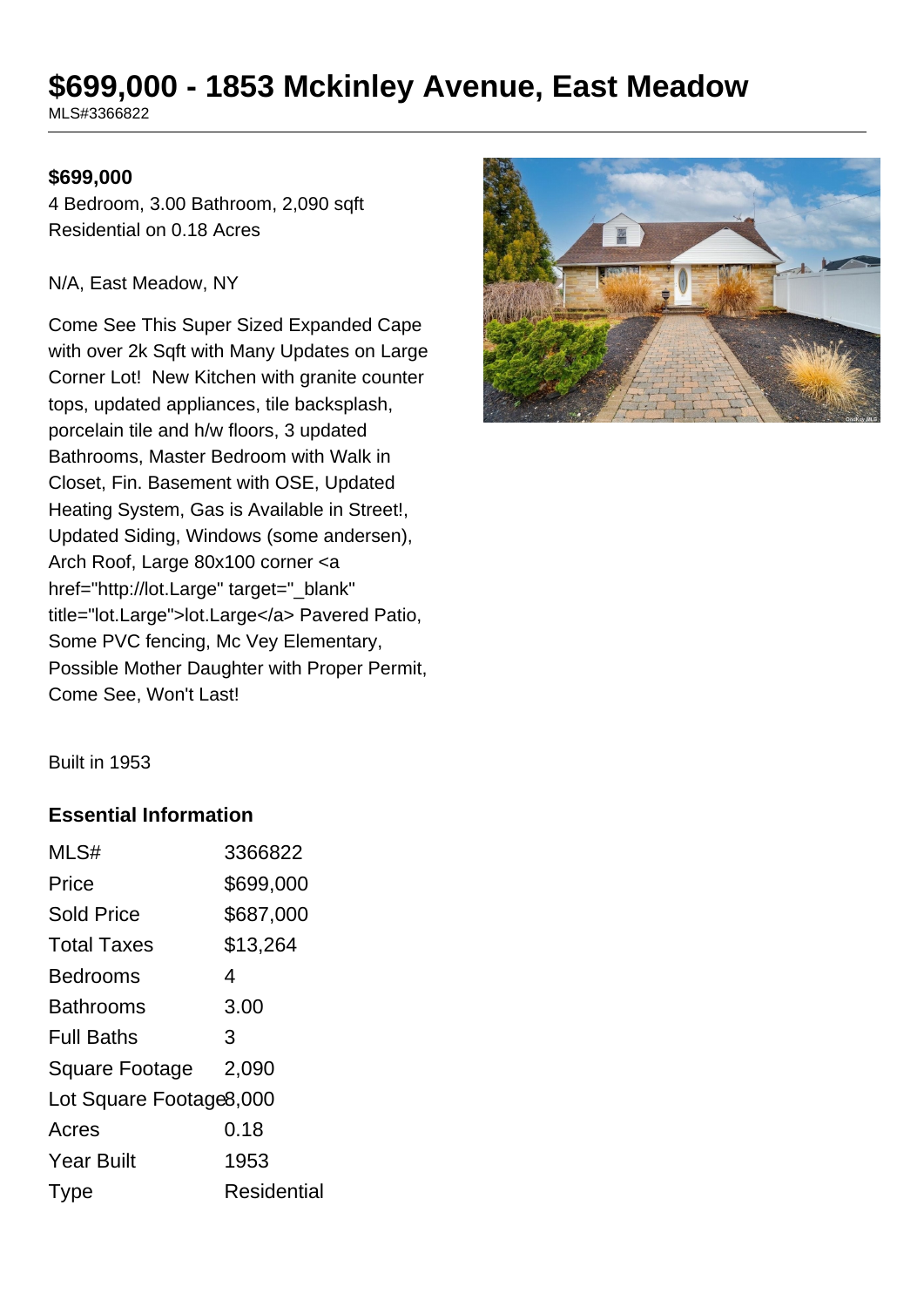| Sub-Type      | <b>Single Family Residence</b> |
|---------------|--------------------------------|
| <b>Style</b>  | Exp Cape                       |
| <b>Status</b> | Closed                         |

# **Community Information**

| Address      | 1853 Mckinley Avenue |
|--------------|----------------------|
| Subdivision  | N/A                  |
| City         | East Meadow          |
| County       | Nassau               |
| <b>State</b> | NY                   |
| Zip Code     | 11554                |

## **Amenities**

| <b>Features</b> | Corner Lot                                             |
|-----------------|--------------------------------------------------------|
| Parking         | Private, Attached, 1 Car Attached, Driveway, On Street |
| # of Garages    |                                                        |
| Garages         | Private, Attached, 1 Car Attached, Driveway, On Street |

## **Interior**

| Interior                 | Hardwood                                                                   |
|--------------------------|----------------------------------------------------------------------------|
| <b>Interior Features</b> | Master Downstairs, Eat-in Kitchen, Formal Dining Room, Granite<br>Counters |
| Appliances               | Dishwasher, Dryer, Microwave, Oven, Refrigerator, Washer                   |
| Heating                  | Oil, Hot Water                                                             |
| Cooling                  | Window Unit(s)                                                             |
| Has Basement             | Yes                                                                        |
| <b>Basement</b>          | Finished, Full, Walk-Out Access                                            |

## **Exterior**

| <b>Exterior</b> | Frame, Stone, Vinyl Siding |
|-----------------|----------------------------|
| Lot Description | Corner Lot                 |
| Construction    | Frame, Stone, Vinyl Siding |

# **School Information**

| <b>District</b> | East Meadow                    |
|-----------------|--------------------------------|
| Elementary      | <b>Mcvey Elementary School</b> |
| Middle          | <b>Woodland Middle School</b>  |
| High            | East Meadow High School        |

## **Additional Information**